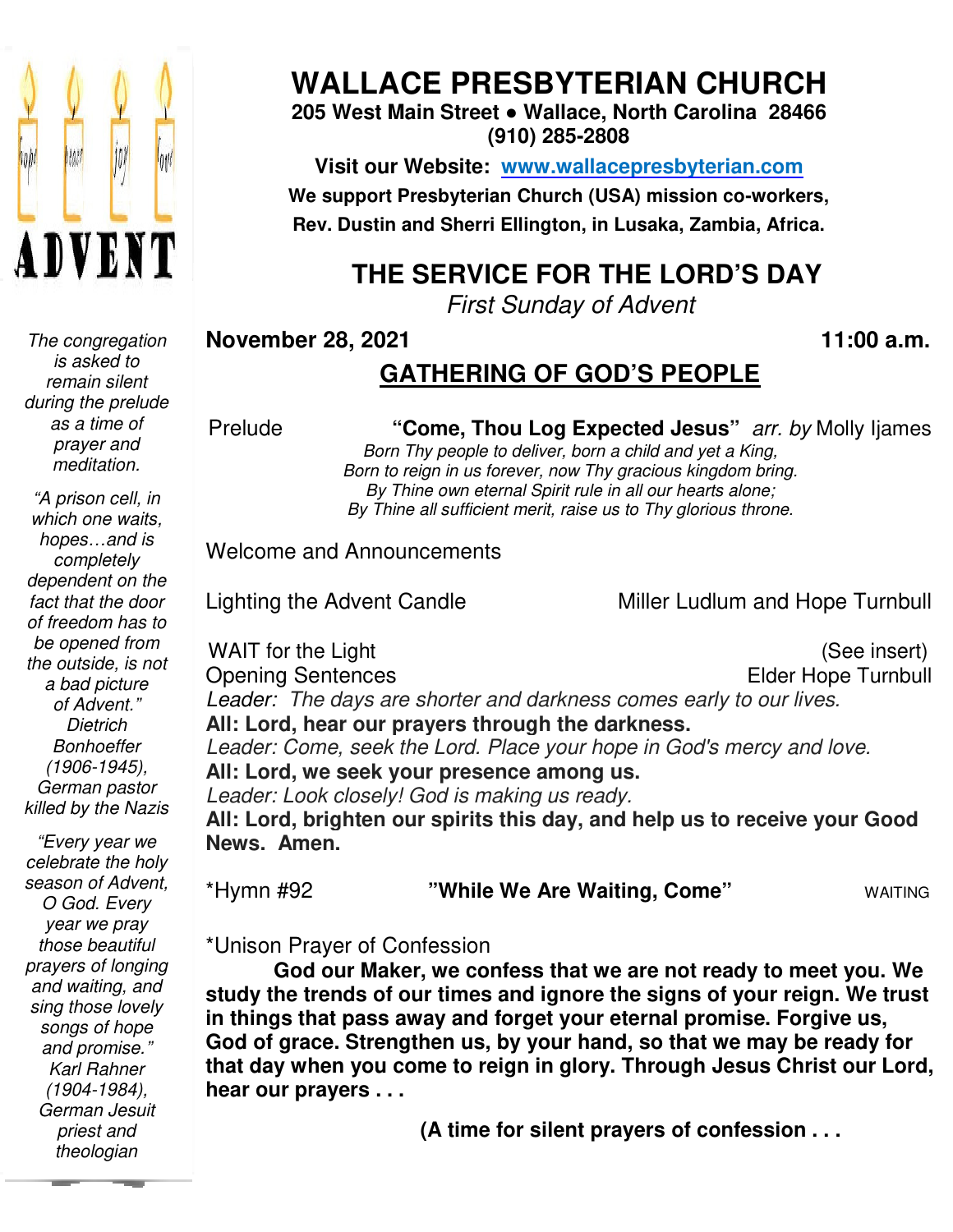\*Responsive Assurance of Pardon

*Leader: Every valley is lifted up; every mountain, made low. Now the glory of the Lord is revealed, for the mouth of the Lord has spoken.* 

**All: In the name of Jesus Christ, we are forgiven! Thanks be to God.** 

#### Gloria Patri **Glory Be to the Father Glory be to the Father, and to the Son, and to the Holy Ghost; as it was in the beginning, is now, and ever shall be, world without end. Amen, amen.**

Children's Sermon

Prayer for Illumination

 **hoping, the longing, the sorrow, the sighing, the rejoicing .Speak to us by Speak to us, Lord. Speak to us in the waiting, the watching, the your Word in these Advent days, and walk with us until the day of your coming. Amen.** 

**Elder Hope Turnbull** Epistle Lesson *1 Thessalonians 5:1-11* Elder Hope Turnbull

 Ī Gospel Lesson *Luke 21:25-36*

Sermon **"The World Holds Its Breath**" Dr. Philip K. Gladden

A Time for Silent Reflection Pastoral Prayer with the Lord's Prayer

**Our Father who art in heaven, hallowed be thy name. Thy kingdom come, thy will be done, on earth as it is in heaven. Give us this day our daily bread; and forgive us our debts, as we forgive our debtors; and lead us not into temptation, but deliver us from evil. For thine is the kingdom and the power and the glory, forever. Amen.**

# **GIVING THANKS TO GOD**

\*Presentation of Tithes and Offerings FEED OUR HUNGRY CHILDREN BACKPACK/MINISTRY OFFERING Offertory **"Who Shall Separate Us?** Pepper Choplin, 2009 *Who shall separate us from the love of our Lord? I am persuaded that nothing on earth can separate us from the love of God. Nothing in life and nothing in death can separate us from the love of God. No angels, no powers can separate us from the love that is in Jesus, Christ Jesus, our Lord. For we are more than conquerors over danger, trial and sword. We are more than conquerors through the power of the love of our Lord. I am persuaded that nothing on earth can separate us from the love of God. No things present or things to come can separate us from the love of God. No height nor depth in all creation shall separate us from the love that is in Jesus, our Lord. I am persuaded that nothing on earth can separate us from the love of God, The love that comes through Jesus, Christ Jesus, our Lord, Who shall separate us from the love of our Lord? We will live within the love of our Lord.*

 *to meet Him!" "Great God, what do I see and hear! The end of things created! The judge of mankind doth appear on clouds of glory seated! The trumpet sounds; the graves restore, the dead which they contained before; Prepare, my soul, Martin Luther (1483-1546), German theologian, priest, and Protestant Reformer* 

 *from there that we "But our citizenship is in heaven, and it is are expecting a Savior, the Lord Jesus Christ." Philippians 3:20*

"*During Advent we occupy our greatest longings." Ruth Haley Barton***,**  *founder of the Transforming Center, a ministry dedicated to strengthening the souls of pastors, Christian leaders and the congregations and organizations they serve.*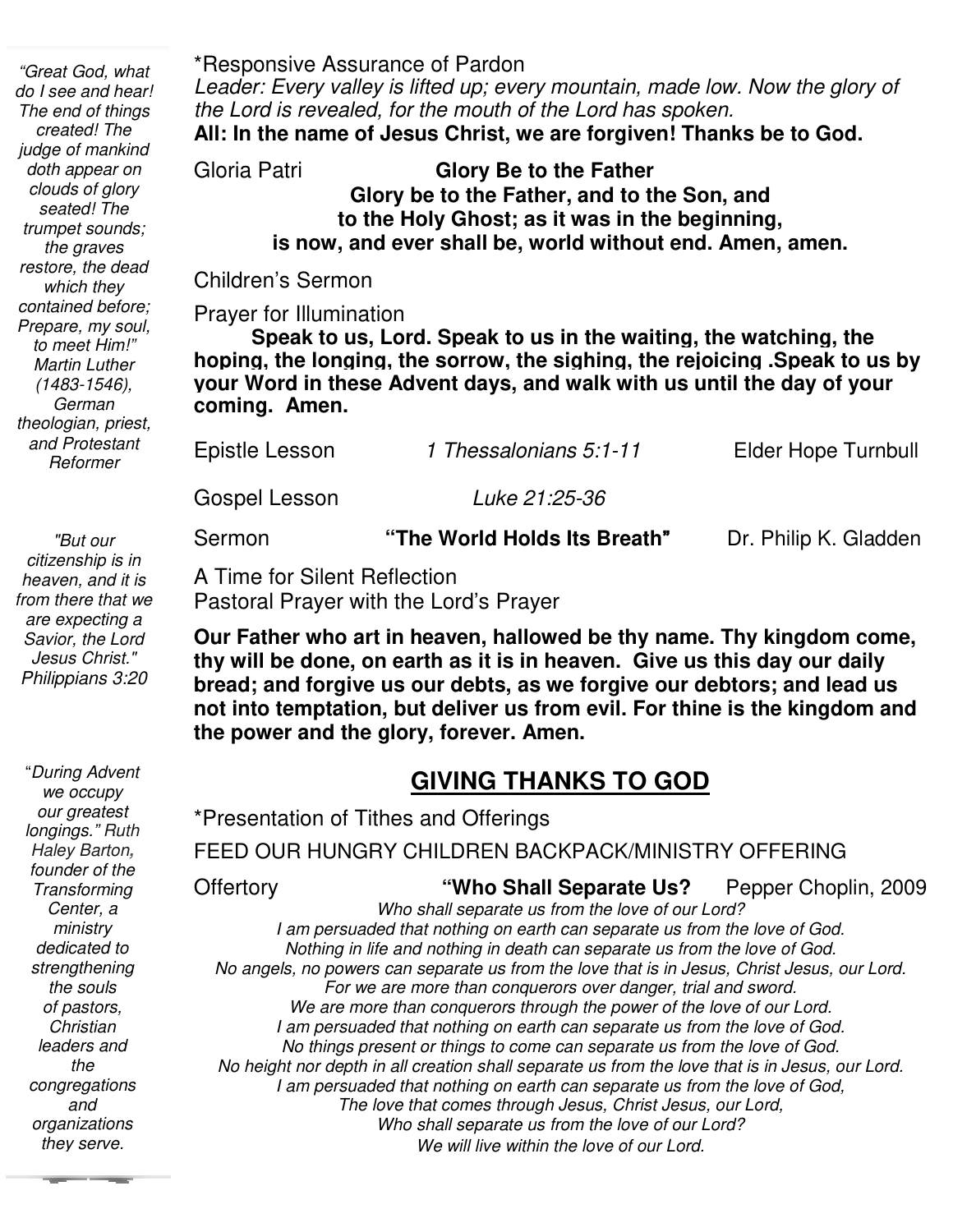\*Doxology and Prayer of Dedication *Praise God from whom all blessings flow; Praise Him all creatures here below; Praise Him above ye heavenly host; Praise Father, Son, and Holy Ghost. Amen.* Praise God from whom all blessings flow;<br> *Fraise Him all creatures here below;*<br> *Praise Him above ye heavenly host;*<br> *Praise Father, Son, and Holy Ghost. Amen.*<br> **Affirmation of Faith:** *From "A Brief Statement of Faith"* 



*Church (U.S.A.)* 

**In life and in death we belong to God. Through the grace of our Lord Jesus Christ, the love of God, and the communion of the Holy Spirit,** In life and in death we belong to God.<br>Through the grace of our Lord Jesus Christ,<br>the love of God,<br>and the communion of the Holy Spirit,<br>we trust in the one triune God, the Holy One of Israel, **whom alone we worship and serve.**

**In gratitude to God, empowered by the Spirit, we strive to serve Christ in our daily tasks and to live holy and joyful lives, even as we watch for God's new heaven and new earth, praying, "Come, Lord Jesus!"** In gratitude to God, empowered by the Spirit,<br>we strive to serve Christ in our daily tasks<br>and to live holy and joyful lives,<br>even as we watch for God's new heaven and new earth,<br>praying, "Come, Lord Jesus!"<br>With believers

**With believers in every time and place, we rejoice that nothing in life or in death can separate us from the love of God in Christ Jesus our Lord**

\*Hymn #82 "**Come, Thou Long Long-Expected Jesus**"HYFRYDOL

\*Benediction

\*Postlude

\**All who are able may stand. who* 



**QUARTERLY P.A.T.H. OFFERING Presbyterian Answer to Hunger Presbyterian Sunday, December 5** 



 We will receive our quarterly (March, June, September, December) P.A.T.H. (Presbyterian Answer to Hunger) Offering during worship on Sunday, December 5. This offering supports the Hunger Program of the Presbytery of Coastal Carolina which provides funding for feeding programs for children in Haiti and Malawi. The Hunger Program also awards grants to congregational food ministries such as our Helping Hands Food Pantry. You may contribute in the offering plate, by mailing a contribution to the church (P.O. Box 717, Wallace, NC 28466), by putting a contribution in the mail slot of the church office door, or NC 28466), by putting a contribution in the mail slot of the church office o<br>donating online at our church's website (<u>www.wallacepresbyterian.com</u>). We will receive our quarterly (March, June, September, December) P.A.T.<br>resbyterian Answer to Hunger) Offering during worship on Sunday, Decemb<br>This offering supports the Hunger Program of the Presbytery of Coastal<br>rrolina We will receive our quarterly (March, June, September, December) P.A.T.H.<br>sbyterian Answer to Hunger) Offering during worship on Sunday, December<br>his offering supports the Hunger Program of the Presbytery of Coastal<br>olina

*He who testifies to these things says, "Yes, I am coming soon." Amen. Come, Lord Jesus. The grace of the Lord Jesus be with God's people. Amen. Revelation 22:20-21*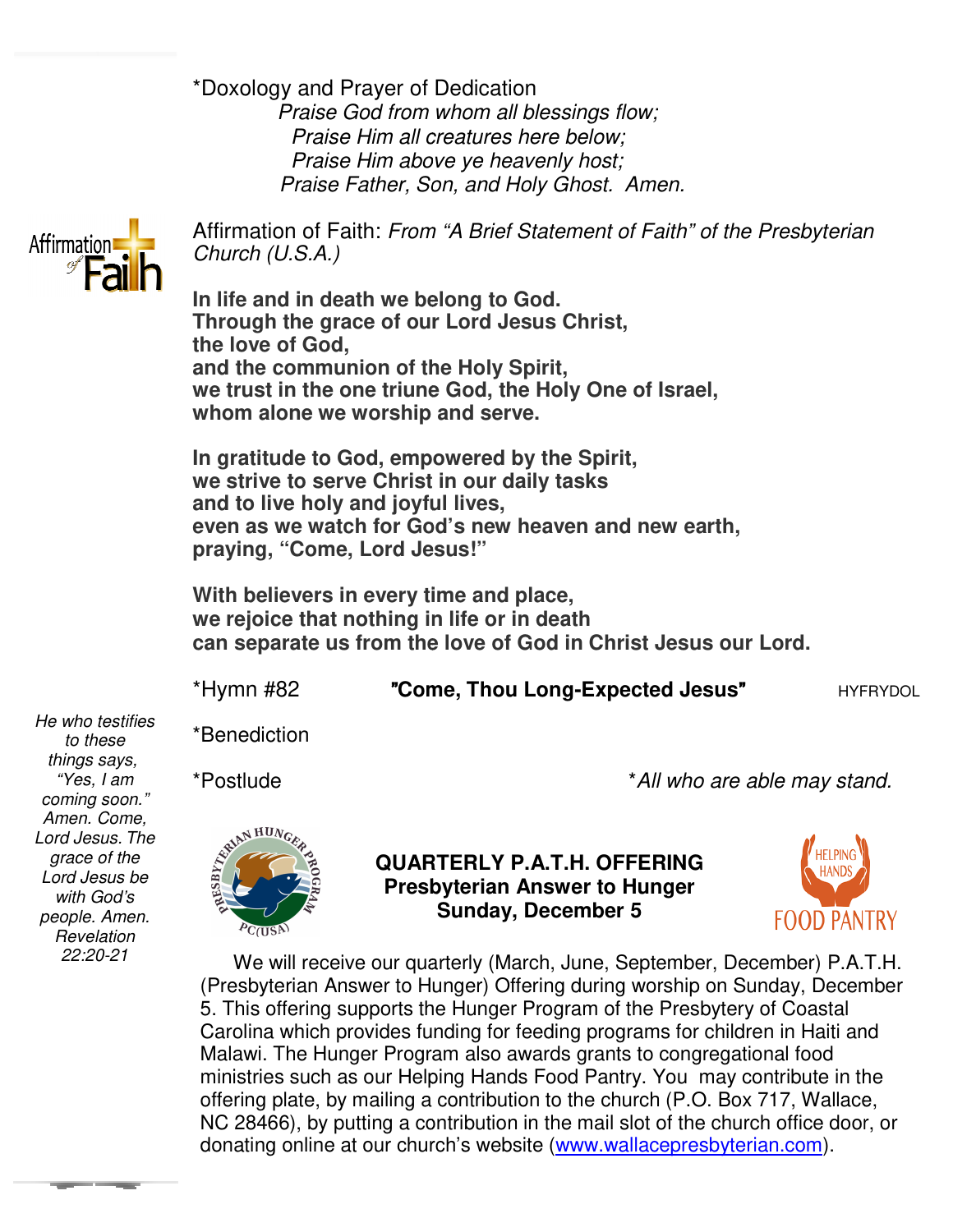|                      | Sunday, November 28   | <b>FIRST SUNDAY OF ADVENT</b> |                                                |
|----------------------|-----------------------|-------------------------------|------------------------------------------------|
|                      |                       |                               | 9:30 am Alternative Sunday School Class, in    |
|                      |                       |                               | Person (Room 304) & Zoom                       |
|                      |                       |                               | 10:00 am Sunday School Classes                 |
| $\tilde{\mathbf{f}}$ |                       |                               | 11:00 am Worship in person & live stream       |
|                      |                       |                               | Lighting the First Advent Candle               |
|                      | Monday, November 29   |                               | 7:00-8:00 pm Zoom Bible Study                  |
|                      | Tuesday, November 30  |                               | 7:00 pm Session Meeting, Room 304              |
|                      | Wednesday, December 1 |                               | 10:00 am Bible Study, Room 304 and via Zoom    |
|                      |                       | $6:00 \text{ pm}$             | Handbells                                      |
|                      |                       |                               | 7:00 pm Choir Practice                         |
|                      | Thursday, December 2  |                               | 12:00 Noon Advent Worship Service in Sanctuary |
|                      |                       |                               |                                                |

## **NOTES AND ANNOUNCEMENTS**

**\* Today** is the First Sunday of Advent. "Advent" means "coming" or "arrival." During the season of Advent, we celebrate Christ's coming into the world and watch with expectant hope for his coming again. In its historical origins, the season of Advent was patterned after the season of Lent, a six-week period of penitence and preparation for Easter. Similarly, the four weeks of Advent present an opportunity for communal discernment and personal examination, as the church prepares to celebrate the Nativity of the Lord and looks with hope for Christ's return.

**\* Today** we receive our monthly (during school year) Feed Our Hungry Children/Backpack Ministry offering. This offering provides weekend food for Duplin County students whose families are facing financial emergencies and insecurity.

**\* We extend** our Christian love and sympathy to Dana Myrick and her family on the death of her husband, Gerald, on November 18.

**\*Please join** the minister for Bible study on Monday, November 29 from 7:00 - 8:00 p.m. via Zoom or Wednesday, December 1 from 10:00 - 11:00 a.m. in person (Room 304) or via Zoom. This week we will read and talk about Luke 3:1-18, the proclamation of John the Baptist who came to prepare the way of the Lord. Check your email on Monday for the Zoom links.

**\* Our first Thursday Advent Worship Service** will be December 2 at 12 noon. The speaker this week will be Rev. Martha Highsmith, honorably retired Presbyterian minister. Music will be provided by Devan Riley. There will be no lunches served after services this year.

**\*The Outreach Committee** is busy planning for the **St. Nicholas Project** for Christmas this year. Family and gift information will be available soon. Info will be posted in the December Newsletter and on bulletin board in the fellowship hall. Thank you for supporting this wonderful ministry of our church.



 *The floral arrangement in the sanctuary today is given To the Glory of God and in loving memory of Harry "Toots" Carlton (1934-2003) and William "Bill" Saunders (1943-2014*



**Church Weekly** 

Announcement

If you would like to purchase an Advent Wreath in honor of, or in memory of a friend or loved one, fill out the envelope provided in the pew and put it in the offering plate on your way out of church on Sunday, December 5. Those watching online can call the church office and give Cheryl the information. A list with the names of those honored will be in the Bulletin on December 12 and December 19. Thank you!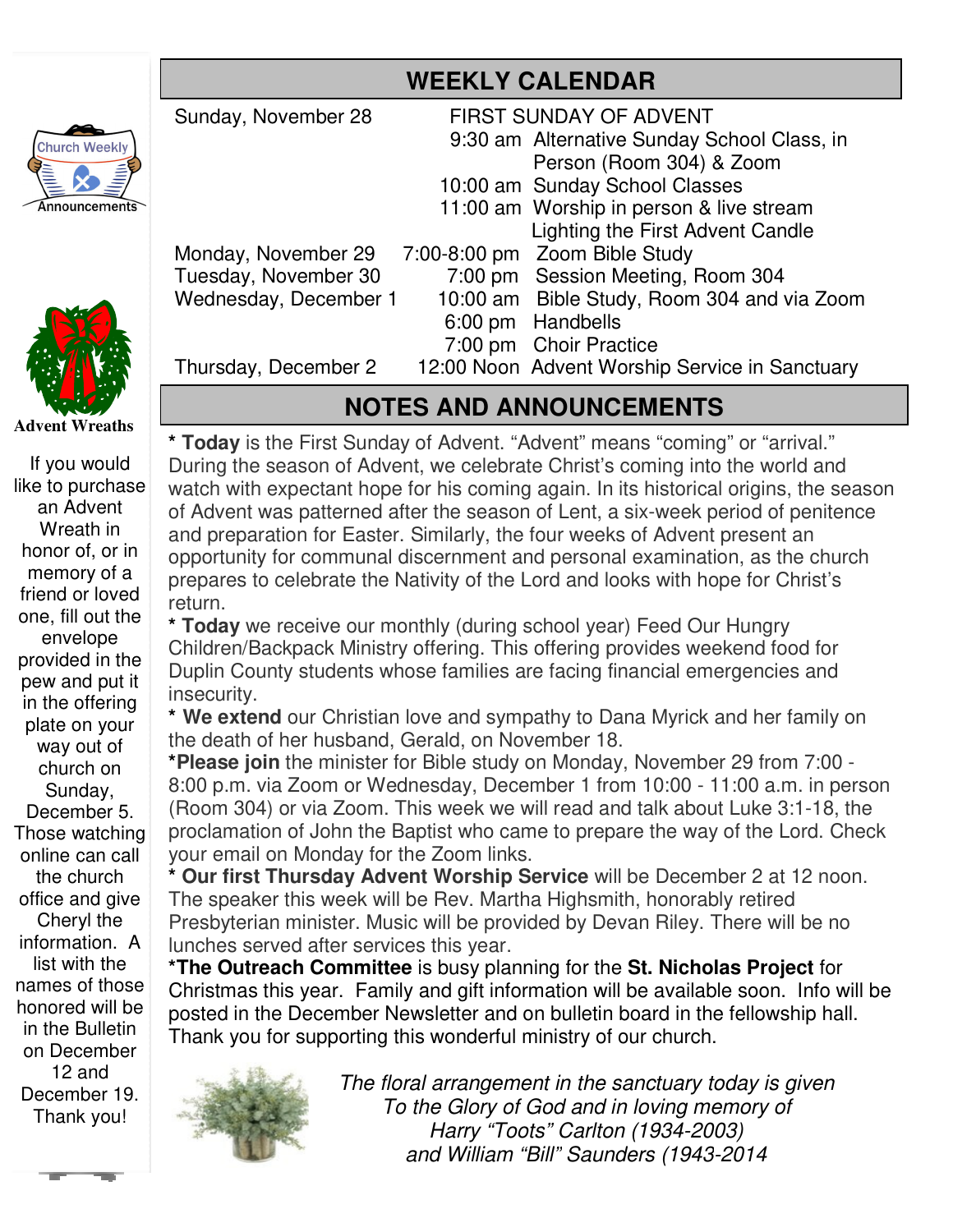## **FIRST SUNDAY in Advent -- WAIT for the Light**

Advent is a time to wait.

### **We wait in hope for the dawning light.**

Advent is a time to wait for freedom from captivity.

## **We wait in hope for the dawning light.**

Advent is a time to wait for comfort in our sorrow.

## **We wait in hope for the dawning light.**

Advent is a time to wait for power in our weakness.

## **We wait for hope for the dawning light.**

Advent is a time to wait for the end of darkness.

## **We wait for Jesus, the Light of the World**

**Candle Lighting** 

**Hymn** 

**Closing Prayer**